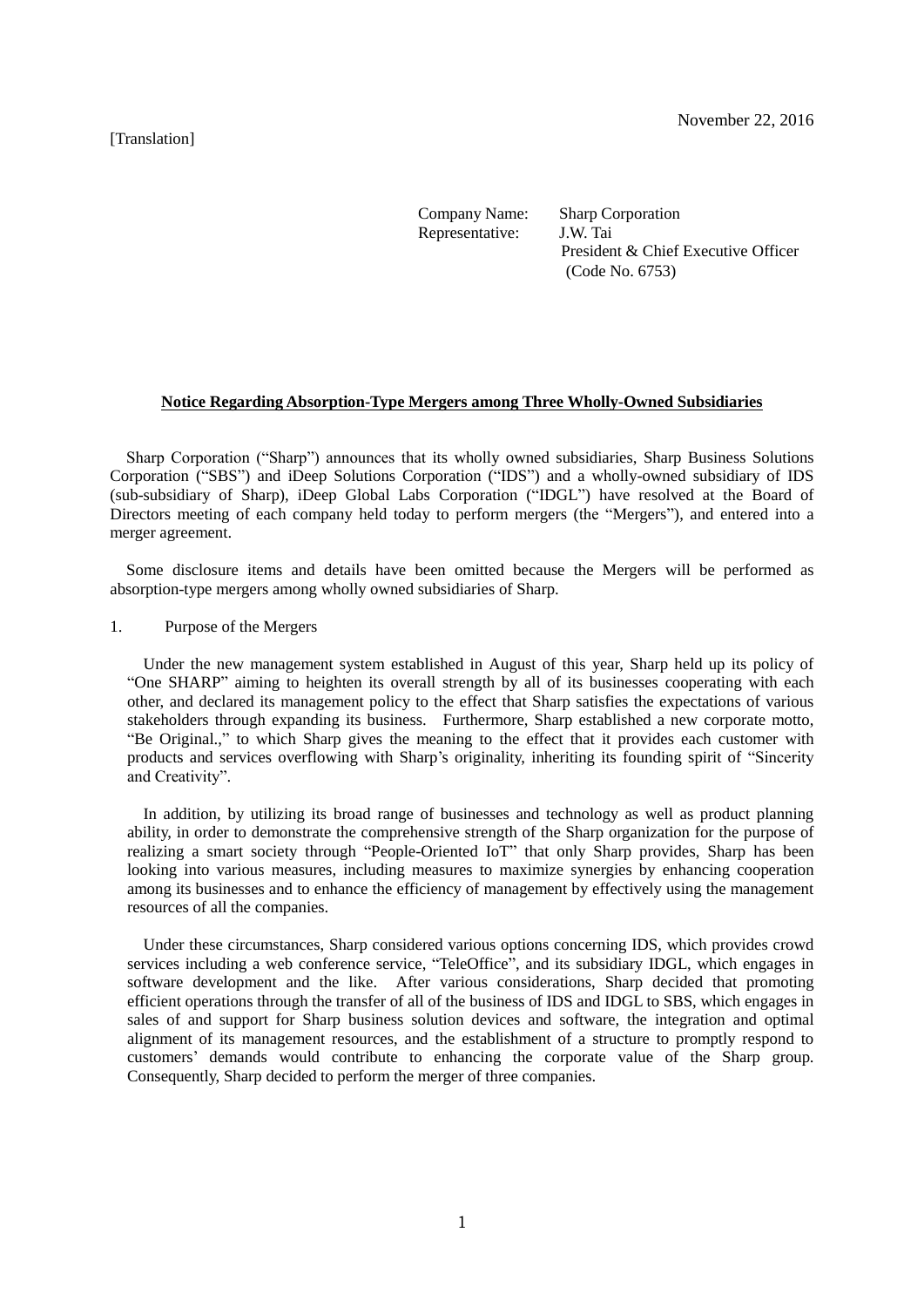#### 2. Summary of the Mergers

(1) Merger method

<First Merger>

An absorption-type merger in which IDS is the surviving company and IDGL is the disappearing company will be implemented, and IDGL will be dissolved.

<Second Merger>

Subject to the effectuation of the first merger, an absorption-type merger in which SBS is the surviving company and IDS, after the first merger, is the disappearing company will be implemented, and IDS will be dissolved.

(2) Schedule for the Mergers

The first and second mergers will be implemented at SBS, IDS and IDGL, based on the following schedule.

| The Board of Directors meeting to resolve the Merger:                | November 22, 2016   |
|----------------------------------------------------------------------|---------------------|
| Conclusion date of the merger agreement:                             | November 22, 2016   |
| The general meeting of shareholders to approve the merger agreement: | November 24, $2016$ |
|                                                                      | (Note)              |
| Effective date of the Merger:                                        | January 1, 2017     |

Note: The first of the Mergers falls under a short form merger for IDGL as provided in Article 784, paragraph 1 of the Companies Act; therefore, IDGL plans to perform its merger without the approval of a general meeting of shareholders in relation to the merger agreement.

(3) Content of allocation pertaining to the Mergers

There will be no delivery of money, etc. in lieu of IDGL's shares due to the first merger because the first merger will be an absorption-type merger between IDS and IDS's wholly owned subsidiary, IDGL, nor will IDS issue new shares nor increase its capital.

There will be no delivery of money, etc. in lieu of IDS's shares due to the second merger because the second merger will be an absorption-type merger between Sharp's wholly owned subsidiaries, nor will SBS issue new shares nor increase its capital.

(4) Treatment of stock acquisition rights and bonds with stock acquisition rights of the disappearing company

Not applicable.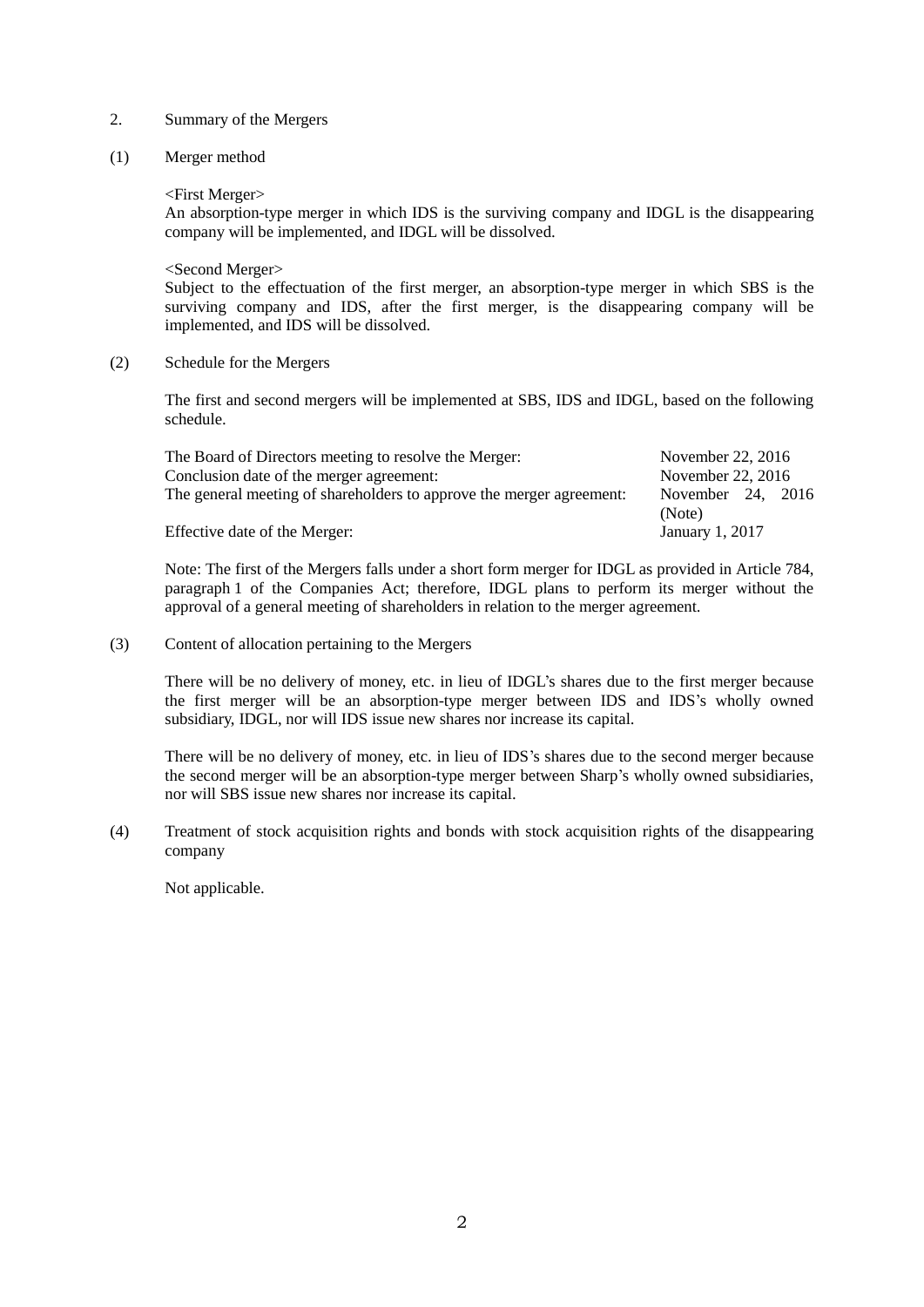| $(1)$ Name                                                                                         | Sharp<br><b>Business</b><br>Corporation                                                                                                                                                                              | Solutions Deep Solutions Corporation                                                                                                                   | iDeep Global Labs<br>Corporation                                                                                                    |
|----------------------------------------------------------------------------------------------------|----------------------------------------------------------------------------------------------------------------------------------------------------------------------------------------------------------------------|--------------------------------------------------------------------------------------------------------------------------------------------------------|-------------------------------------------------------------------------------------------------------------------------------------|
| (2) Details<br><b>Business</b>                                                                     | of Mainly sales of system<br>equipment, commercial<br>displays, document products<br>and others and support<br>services as well as<br>comprehensive solution<br>services including consulting<br>and system planning | Mainly crowd services<br>including "TeleOffice" and<br>its incidental business such<br>as sales of hardware,<br>maintenance services and<br>consulting | Mainly crowd services<br>including "TeleOffice" as<br>well as development and<br>sales of software and<br>apparatus, and consulting |
| (3)<br>Date<br>Establishment                                                                       | of March 28, 1977                                                                                                                                                                                                    | September 1, 2010                                                                                                                                      | October 28, 2010                                                                                                                    |
| (4) Location                                                                                       | Sharp Makuhari Building, 1-<br>9-2, Nakase, Mihama-ku,<br>Chiba City                                                                                                                                                 | 4-1-23, Heiwajima, Ota-ku,<br>Tokyo                                                                                                                    | 4-1-23, Heiwajima, Ota-ku,<br>Tokyo                                                                                                 |
| (5) Name and<br>Title of<br>Representative                                                         | Kimihito Yamasaki,<br>President and Representative<br>Director                                                                                                                                                       | Koichi Tamura, President<br>and Representative Director                                                                                                | Shunichiro Nakayama,<br>President and Representative<br>Director                                                                    |
| $(6)$ Capital                                                                                      | 1,638,849 thousand yen                                                                                                                                                                                               | 450,000 thousand yen                                                                                                                                   | 13,801 thousand yen                                                                                                                 |
| <b>Issued Shares</b>                                                                               | (7) Number of $ 1,378,888$ shares                                                                                                                                                                                    | 87,000 shares                                                                                                                                          | 16,601 shares                                                                                                                       |
| (8) Fiscal Year March 31<br>End                                                                    |                                                                                                                                                                                                                      | March 31                                                                                                                                               | March 31                                                                                                                            |
| Major Sharp<br>(9)<br>Shareholder<br>and<br>Shareholding<br>Ratio                                  | 100% Sharp                                                                                                                                                                                                           | 100%                                                                                                                                                   | <b>IDS</b><br>100%                                                                                                                  |
| (10) Financial Conditions and Operating Results for the Most Recent Fiscal Year (Non-consolidated) |                                                                                                                                                                                                                      |                                                                                                                                                        |                                                                                                                                     |
| <b>Fiscal Year</b><br>Ended                                                                        | Fiscal year ended March<br>2016                                                                                                                                                                                      | Fiscal year ended March<br>2016                                                                                                                        | Fiscal year ended March<br>2016                                                                                                     |
| Net Assets                                                                                         | 6,864,389 thousand yen                                                                                                                                                                                               | 741,597 thousand yen                                                                                                                                   | 14,762 thousand yen                                                                                                                 |
| Total<br>Assets                                                                                    | 42,528,940 thousand yen                                                                                                                                                                                              | 959,803 thousand yen                                                                                                                                   | 35,119 thousand yen                                                                                                                 |
| Net Assets<br>per Share                                                                            | 4,978.20 yen                                                                                                                                                                                                         | 8,524.10 yen                                                                                                                                           | 889.24 yen                                                                                                                          |
| Proceeds<br>of Sale                                                                                | 118,672,872 thousand yen                                                                                                                                                                                             | 675,261 thousand yen                                                                                                                                   | 178,350 thousand yen                                                                                                                |
| Operating<br>Income                                                                                | 2,880,537 thousand yen                                                                                                                                                                                               | 70,397 thousand yen                                                                                                                                    | 859 thousand yen                                                                                                                    |
| Ordinary<br>Profit                                                                                 | 3,283,476 thousand yen                                                                                                                                                                                               | 89,767 thousand yen                                                                                                                                    | 897 thousand yen                                                                                                                    |
| <b>Net</b><br>Income                                                                               | 965,881 thousand yen                                                                                                                                                                                                 | 69,437 thousand yen                                                                                                                                    | 52 thousand yen                                                                                                                     |
| <b>Net</b><br>Income<br>per Share                                                                  | 700.47 yen                                                                                                                                                                                                           | 798.13 yen                                                                                                                                             | 3.14 yen                                                                                                                            |
| Dividends<br>per Share                                                                             | 469 yen                                                                                                                                                                                                              | $0$ yen                                                                                                                                                | 0 yen                                                                                                                               |

3. Outline of the companies involved in the Mergers (as of October 31, 2016)

# 4. Status after the Mergers

No changes will be made to the name, location, name and title of the representative, details of business, capital, and fiscal year end of SBS, which is the surviving company, due to the Mergers.